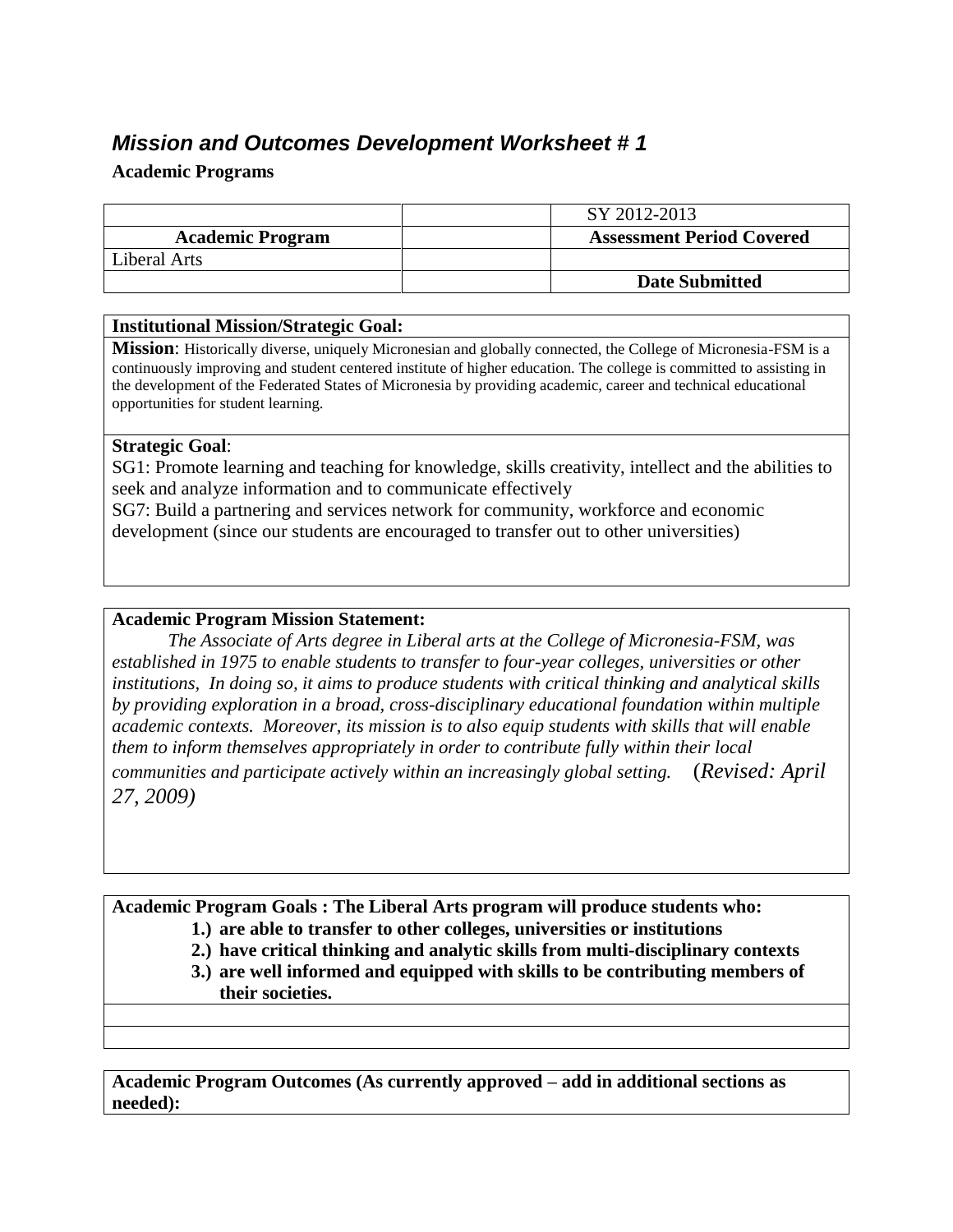**Outcome 1**: Enrich and deepen self-knowledge by exploring different academic experiences

**Outcome 2:** Articulate and understand their experiences through effective writing, reading, speaking and various modes of artistic expression

**Outcome 3**: Demonstrate fundamental knowledge and basic skills appropriate to their personal and professional goals in their chosen area of specialization

#### **Outcome 4**:

#### **Program Review Improvement Outcome:**

To better improve assessment of our program, we need to collect assessment data from all of the LA upper-level English classes in order to evaluate/compare our students' performance of program learning outcome #2. Data will be compared to student writing assessments that were done with students in the social science courses done last year.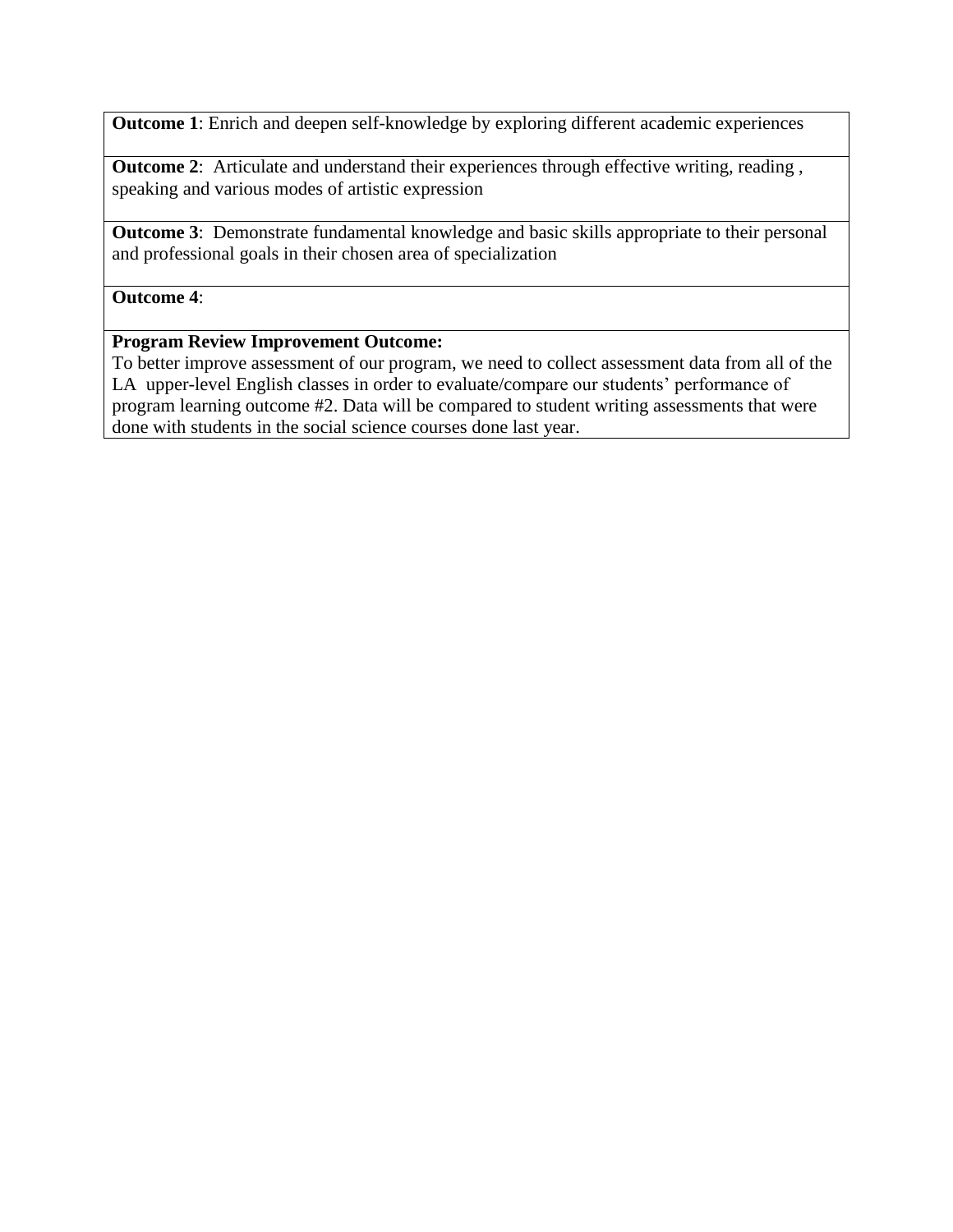# *Assessment Plan Worksheet # 2*

#### **Academic Programs**

| Liberal Arts Program        | SY 2012-2013                     |
|-----------------------------|----------------------------------|
| <b>Academic Program</b>     | <b>Assessment Period Covered</b> |
| <b>Formative Assessment</b> | Aug. 2012-Aug. 2013              |
| X ) Summative Assessment    | <b>Date Submitted</b>            |

#### **Institutional Mission/Strategic Goal:**

**Mission**: Historically diverse, uniquely Micronesian and globally connected, the College of Micronesia-FSM is a continuously improving and student centered institute of higher education. The college is committed to assisting in the development of the Federated States of Micronesia by providing academic, career and technical educational opportunities for student learning.

**Strategic Goal (***which strategic goal(s) most support the services being provided***)**:

SG1: Promote learning and teaching for knowledge, skills creativity, intellect and the abilities to seek and analyze information and to communicate effectively

SG7: Build a partnering and services network for community, workforce and economic development.

## **Academic Program Mission Statement :**

*The Associate of Arts degree in Liberal arts at the College of Micronesia-FSM, was established in 1975 to enable students to transfer to four-year colleges, universities or other institutions, In doing so, it aims to produce students with critical thinking and analytical skills by providing exploration in a broad, cross-disciplinary educational foundation within multiple academic contexts. Moreover, its mission is to also equip students with skills that will enable them to inform themselves appropriately in order to contribute fully within their local communities and participate actively within an increasingly global setting.* (*Revised: April 27, 2009)*

**Academic Program Goals :** 

**The Liberal Arts program will produce students who:** 

**1.)are able to transfer to other colleges, universities or institutions**

**2.) have critical thinking and analytic skills from multi-disciplinary contexts**

**3.)are well informed and equipped with skills to be contributing members of their societies.**

## **Academic Program Outcomes:**

**Outcome 1**: Enrich and deepen self-knowledge by exploring different academic experiences

**Outcome 2:** Articulate and understand their experiences through effective writing, reading, speaking and various modes of artistic expression

**Outcome 3**: Demonstrate fundamental knowledge and basic skills appropriate to their personal and professional goals in their chosen area of specialization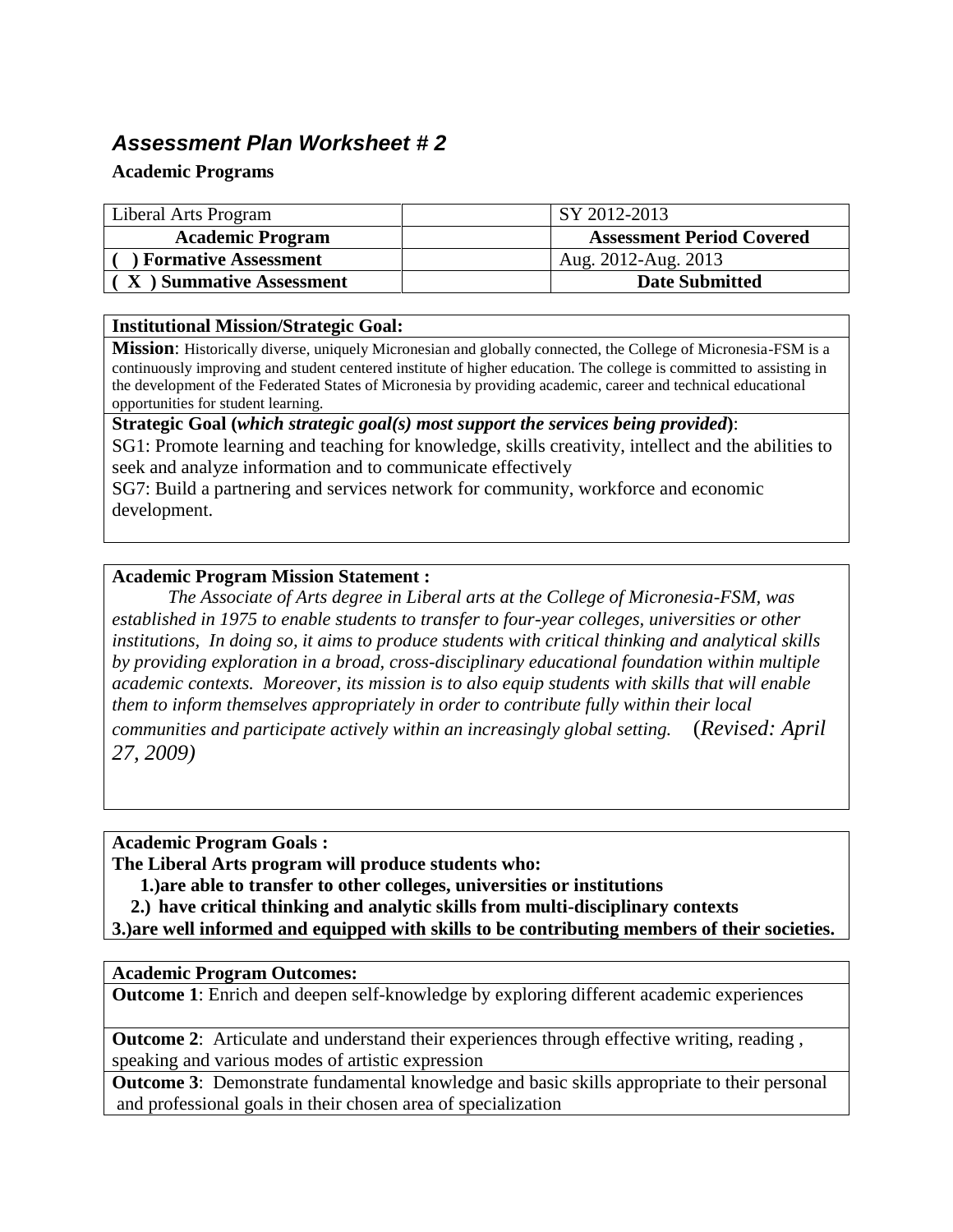This year the Languages and Literature division will be assessing how well students are able to demonstrate OUTCOME #2 "Articulate and understand their experiences through effective writing, reading , speaking and various modes of artistic expression." This outcome was assessed two years ago however, another look at the writing will allow us to look at any trends that may be apparent in the writing of the students.

| <b>Evaluation questions</b>            | Data sources                                          | <b>Sampling</b>           | <b>Analysis</b>         |
|----------------------------------------|-------------------------------------------------------|---------------------------|-------------------------|
| Coherence: Can the student             | A writing sample of                                   | All of the                | A scoring               |
| demonstrate coherency thru the         | content-specific                                      | students in               | rubric will be          |
| support of a thesis statement in every | information from the                                  | the 200                   | developed in            |
| sentence of a writing sample?          | upper-level EN                                        | level                     | collaboration           |
|                                        | courses will be                                       | courses that              | with the                |
|                                        | collected and analyzed                                | are offered               | Lang/Lit                |
|                                        | during the Fall 2012                                  | in the Fall               | teachers to             |
|                                        | and Spring 2013                                       | 2012 and                  | assess this             |
|                                        | semesters using a                                     | Spring 2013               | criteria.               |
|                                        | standardized Lang/Lit                                 | semesters.                |                         |
|                                        | rubric.                                               |                           |                         |
|                                        | A writing sample of                                   | All of the                | A scoring               |
| Content: Are students' able to         | content-specific                                      | students in               | rubric will be          |
| interpret and integrate information    | information from the                                  | the 200                   | developed in            |
| from outsides sources into             | upper-level EN                                        | level                     | collaboration           |
| expressions of concepts within their   | courses will be                                       | courses that              | with the                |
| writing?                               | collected and analyzed                                | are offered               | Lang/Lit                |
|                                        | during the Fall 2012                                  | in the Fall               | teachers to             |
|                                        | and Spring 2013                                       | 2012 and                  | assess this             |
|                                        | semesters using a                                     | Spring 2013               | criteria.               |
|                                        | standardized Lang/Lit                                 | semesters.                |                         |
|                                        | rubric.                                               |                           |                         |
| Format: Can the student follow basic   | A writing sample of                                   | All of the                | A scoring               |
| guidelines of MLA formatting within    | content-specific                                      | students in               | rubric will be          |
| a writing sample?                      | information from the                                  | the 200                   | developed in            |
|                                        | upper-level EN                                        | level                     | collaboration           |
|                                        | courses will be                                       | courses that              | with the                |
|                                        | collected and analyzed                                | are offered               | Lang/Lit<br>teachers to |
|                                        | during the Fall 2012                                  | in the Fall               |                         |
|                                        | and Spring 2013                                       | 2012 and                  | assess this             |
|                                        |                                                       |                           |                         |
|                                        |                                                       |                           |                         |
|                                        |                                                       |                           |                         |
|                                        |                                                       |                           |                         |
|                                        | semesters using a<br>standardized Lang/Lit<br>rubric. | Spring 2013<br>semesters. | criteria.               |

**Timeline**